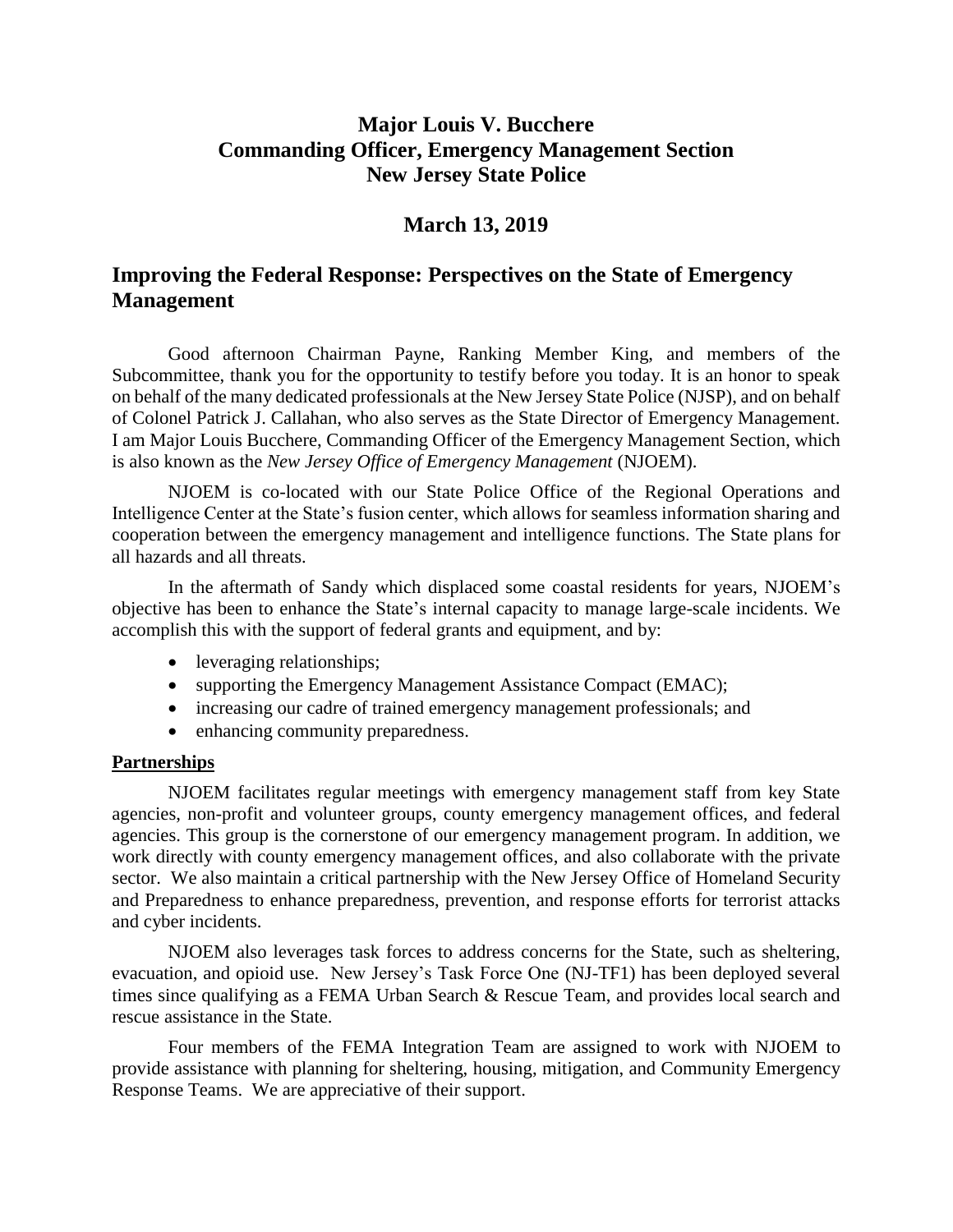#### **EMAC**

New Jersey actively participates in the Emergency Management Assistance Compact. Recently, New Jersey supported the deployment of personnel to the US Virgin Islands, Puerto Rico, Georgia, Florida, North Carolina, California, and Hawaii. In 2017 alone, New Jersey deployed over 800 personnel to EMAC missions. The State also deployed critical assets, including industrial generators to Georgia, and a mobile field hospital to the Virgin Islands. Our deployed first responders use their skills and bring back best practices to NJ, and fortify relationships with other states.

However, EMAC deployments involve a significant financial outlay, and the reimbursement process is time consuming. In New Jersey's case, reimbursement of several million dollars from 2017 is still outstanding. While EMAC is a state to state agreement, all parties, including the federal government, would benefit from a streamlined reimbursement process.

#### **Workforce**

NJOEM strives to have the best-trained emergency management staff at all levels within the State. Like many other states, we face several challenges in meeting emergency management workforce needs. One of our primary challenges is that staffing is budgeted for "blue sky" days. However, we must scale up operations significantly to meet the requirements of "gray sky" incidents while still maintaining all critical functions. Additional challenges exist at the local level, where emergency managers are often part-time employees or volunteers.

We meet these challenges through training and workforce certification, and the use of added contract staff. NJOEM maintains a full-time training unit and has been approved by FEMA to conduct advanced training in our home state.

The State recently formed the New Jersey All-Hazards Incident Management Team (NJ-AHIMT) to increase our capacity for incident management support. The team is composed of members from State and local agencies, as well as non-profits. The team has already distinguished itself during its deployment to Georgia for Hurricane Michael.

### **Community Preparedness**

Individual preparedness is an ongoing focus and a challenge. We collaborate with partners across the State to disseminate and amplify preparedness information. The State has developed training to promote preparedness for individuals with disabilities and others with access and functional needs (DAFN). The State is also assisting the counties with incorporating the DAFN community in emergency response planning and preparedness.

To meet the challenge of individual and family preparedness, the NJOEM Public Information Office works in conjunction with partner agencies to ensure clear, consistent public messaging. NJOEM has built a large social media following with a strong brand that the State's residents have come to know and trust.